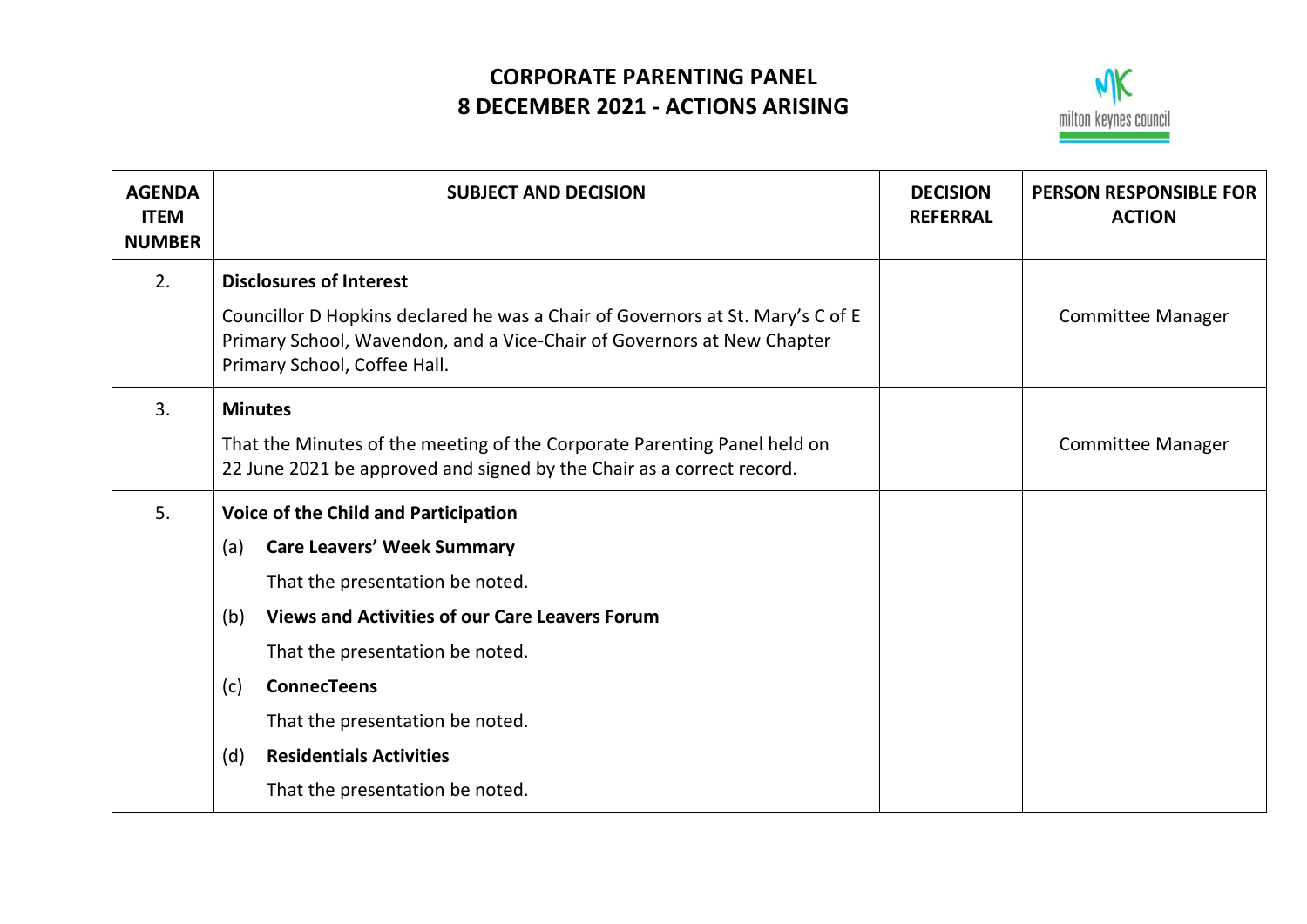| <b>AGENDA</b><br><b>ITEM</b><br><b>NUMBER</b> | <b>SUBJECT AND DECISION</b>                                                                                                  | <b>DECISION</b><br><b>REFERRAL</b> | <b>PERSON RESPONSIBLE FOR</b><br><b>ACTION</b> |
|-----------------------------------------------|------------------------------------------------------------------------------------------------------------------------------|------------------------------------|------------------------------------------------|
| 6.                                            | <b>Ofsted Development Plan</b>                                                                                               |                                    |                                                |
|                                               | That the item be deferred to the next meeting of the Panel to be held on<br>Tuesday 15 March 2022.                           |                                    |                                                |
| 7.                                            | <b>Thematic Audit Report - Pathway Plan</b>                                                                                  |                                    |                                                |
|                                               | That the item be deferred to the next meeting of the Panel to be held on<br>Tuesday 15 March 2022.                           |                                    |                                                |
| 8.                                            | Update from the 16-25 Team                                                                                                   |                                    |                                                |
|                                               | That the presentation be noted.<br>1.                                                                                        |                                    |                                                |
|                                               | That an update on the Mortgage Deposit Grant Scheme be provided to a<br>2.<br>future meeting of the Panel.                   |                                    |                                                |
|                                               | 3.<br>That dates of future events be provided to Panel members.                                                              |                                    | Team Manager -<br>16-25 Team                   |
|                                               | That an update on the Care Leavers Offer be provided to Panel members.<br>4.                                                 |                                    |                                                |
| 9.                                            | Update and Performance Review of the Health of our Children in Care and<br><b>Care Leavers</b>                               |                                    |                                                |
|                                               | 1.<br>That the presentation be noted.                                                                                        |                                    |                                                |
|                                               | 2.<br>That the results of the Strength and Difficulties Questionnaire (SDQ) be<br>provided to a future meeting of the Panel. |                                    | <b>CSC</b>                                     |
|                                               | That the SDQ be opened to the Voice of the Child and feedback be<br>3.<br>provided at a future meeting of the Panel.         |                                    | <b>CSC</b>                                     |